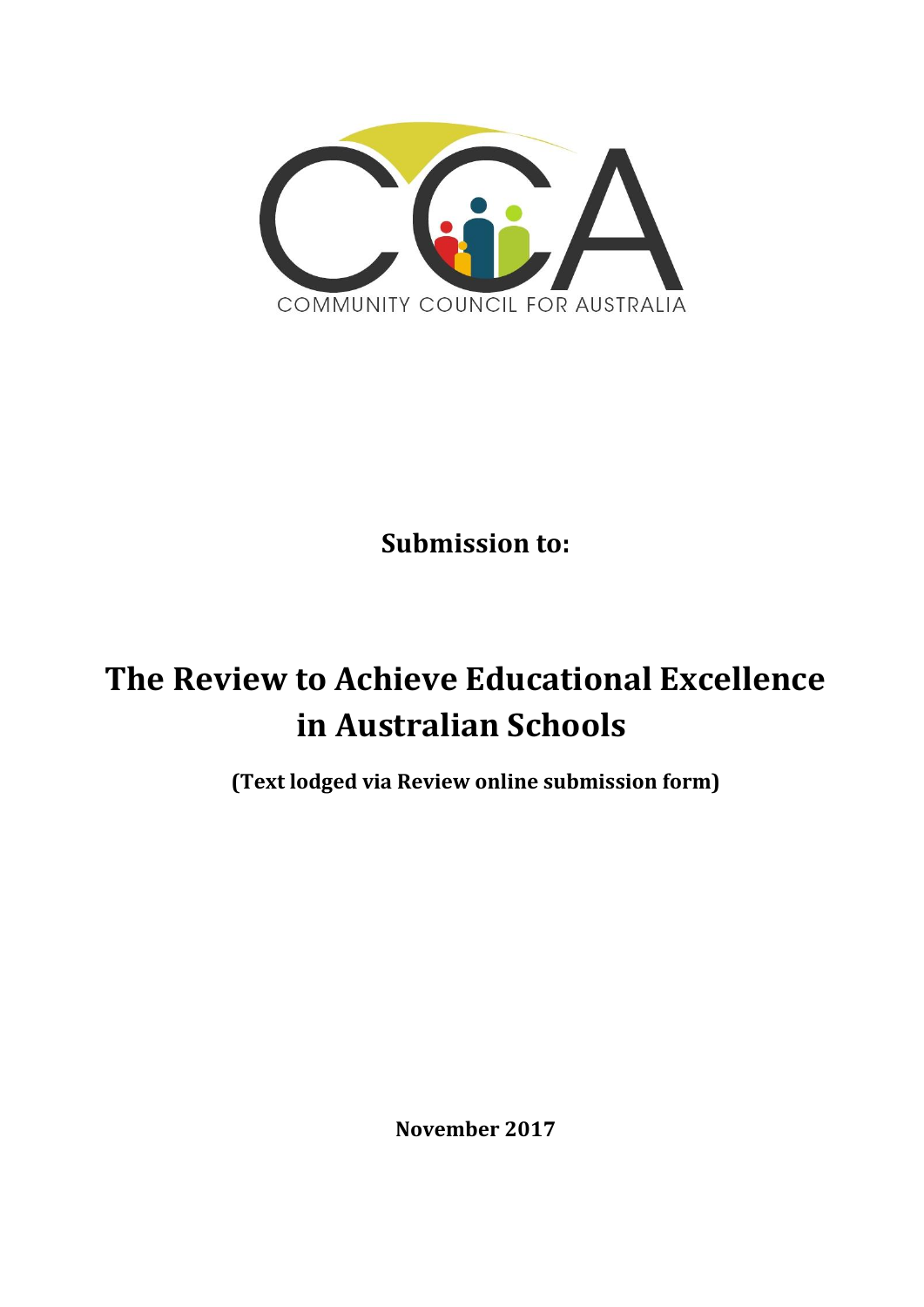# **Introduction**

The Community Council for Australia (CCA) welcomes this opportunity to provide input into this Inquiry and is keen to engage in detailed discussion about any proposals arising from the Inquiry.

CCA is particularly interested in the terms of reference relating to parent and community engagement; and, identifying, sharing and driving good practice to address the complex range of factors that influence educational engagement and outcomes – inside and outside of the school gate. We welcome the focus beyond a school certificate toward preparedness of school leavers to succeed in employment, further training or higher education.

CCA has consulted with members in framing this submission, however, it is important to note that this submission does not override the policy positions outlined in any individual submissions from CCA members.

# **The Community Council for Australia**

The Community Council for Australia is an independent non-political member based organisation dedicated to building flourishing communities by enhancing the extraordinary work undertaken by the charities and not-for-profit sector in Australia. CCA seeks to change the way governments, communities and not-for-profits relate to one another. It does so by providing a national voice and facilitation for sector leaders to act on common and shared issues affecting the contribution, performance and viability of NFPs in Australia. View CCA's membership at: <http://www.communitycouncil.com.au/cca-members>

# **Background context: the not-for-profit sector**

The NFP sector encompasses over 600,000 organisations - from large to very small, and employs over 1,000,000 staff (around 10% of all employees in Australia). Australia's 54,000 charities collectively turn over more than \$130 billion each year and hold over \$260 billion in assets.

These facts tell only a small part of the story. The real value of the NFP sector is often in the unmeasured contribution to Australian quality of life. NFPs are at the heart of our communities; building connection, nurturing spiritual and cultural expression, and enhancing the productivity of all Australians. Collectively, they make us a more resilient society. Education is the biggest area of NFP sector activity.

Charities and not-for-profits generally have a very strong relationship with the communities they serve and are therefore ideally placed to be part of new measures to strengthen and improve the education systems currently operating across Australian communities.

# **Background context: Education is everyone's business**

In 2015, CCA brought together charity leaders to define the Australia We Want – a vision for the society we should aspire to. Agreeing the priority values was relatively straight-forward. We all wanted to live in a just, fair, safe, equal opportunity, inclusive, united, authentic, creative, confident, courageous, optimistic, generous, kind, compassionate Australia.

Agreeing how we would know these values were being implemented – the indicators – was more challenging.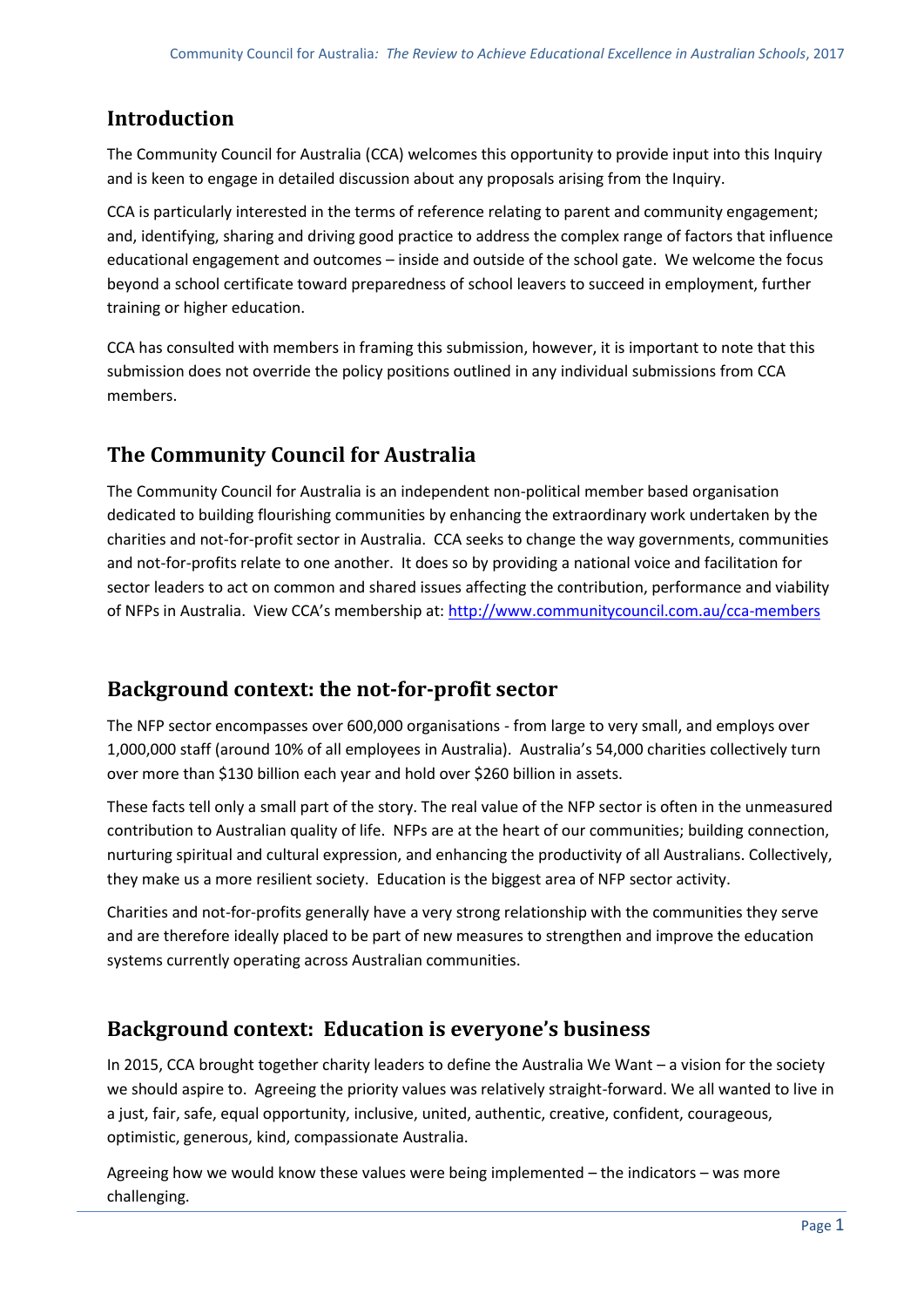There was one area that all agreed had to be a priority indicator – access to quality education. Education changes lives, reduces inter-generational inequality and creates opportunity. Recently, the World Bank pointed to education as central to achieving all 17 Sustainable Development Goals.

From a national perspective, higher levels of educational attainment is associated with:

- greater economic productivity;
- increased workforce participation;
- higher tax payments;
- reduced reliance on welfare, health and social support programs; and
- higher levels of civic engagement and social cohesion.

At an individual level, higher educational attainment is associated with increased income, better general health, lower reliance on welfare, and less engagement in crime.

If we want stronger communities, a more prosperous, productive and happier Australia, we need to provide quality inclusive education for all.

A complex, inter-related range of factors influence educational attainment. These include: individual characteristics, family characteristics, peers, the communities students live in, the way schools and other institutions operate.

Learning and educational engagement does not begin and end at the school gate. If we are to improve educational outcomes for all students, we need to better understand what works for whom and in what circumstances. Evidence must drive practice within an education system that embeds a holistic approach to student needs and individual circumstances. Inherently, this means engaging and partnering with students themselves, their families and communities. Funding, performance and accountability structures must support this approach.

Charities and not for profits are partners for change. Grounded in community, they are facilitators, bridge-builders and advocates who work with educators, students, families, communities, business, philanthropy, academia and governments to achieve better outcomes for individual students and our communities. Policy settings should value and better support charities as partners.

Charities are frustrated that our fragmented education system creates barriers instead of pathways to achieving a better return on investment, innovation and improvement. They are frustrated that successful initiatives are not easily built upon, scaled or systematised; that wheels are continually reinvented; that funding policy drives competition instead of collaboration; that contract management burns resources instead of applying them for maximum impact; and that change-making leadership too often comes down to courageous individuals bucking the system, instead of being supported by it.

This submission is solutions focused and is informed by CCA membership and CCA work to realise the Australia We Want. This included a leadership forum in August 2017 that brought together charity and educational leaders to focus on priority actions to improve educational attainment for young people currently disengaged or disadvantaged in education.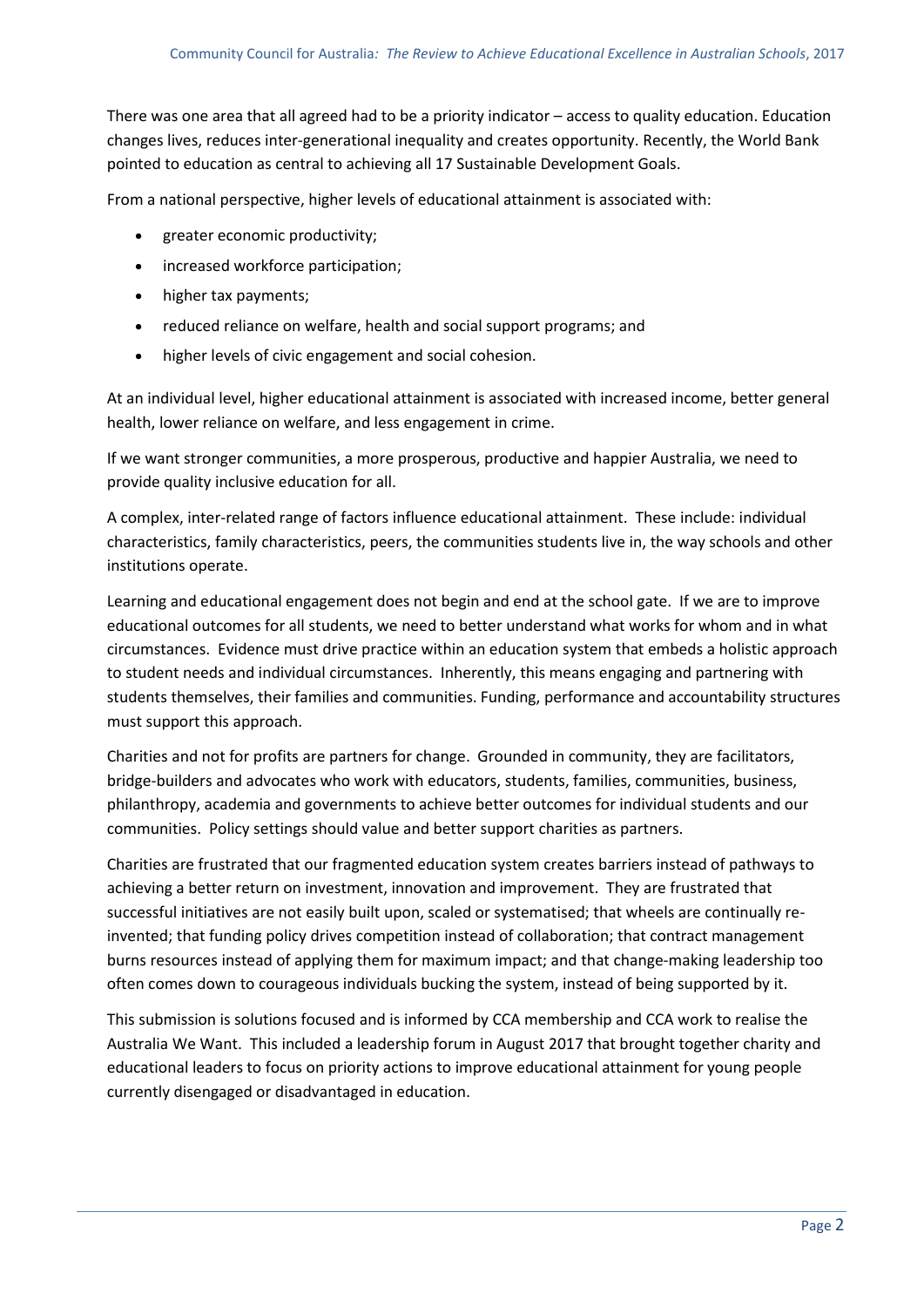# **Key issues relating to achieving educational excellence in Australian schools**

# **1. A future-focused vision that has a long-term non-partisan commitment to action**

Education needs a sustained vision and commitment that rises above partisan politics and political cycles and adopts a long-term, strategic view. This includes priorities to address the educational disadvantage experienced by Aboriginal and Torres Strait Islander people, children from low socio-economic areas; and those living in rural and remote Australia. We must have a clear articulation of the outcomes we want to equip our young people for the future, and nation-wide shared commitment to working towards those goals, with transparency and accountability.

The Foundation for Young Australians' New Work Order series (based on analysis of 20 billion hours of work activity) shows we need to create self-directed learners able to access a wealth of information; who are good communicators and collaborators.

Our education system should focus on skills and capabilities. The Productivity Commission's *Shifting the Dial: 5 Year Productivity Review, Inquiry Report (2017)* says that in terms of education and future skills and work, 'if we had to pick just one thing to improve… it must be skills formation'. It goes on to say that the key foundational skills of numeracy, literacy and analytical skills need to be complemented with 'soft' skills such as teamwork, collaboration, leadership and creativity. These capabilities, along with proficiency in interacting with digital technology, are essential to adaptability and retention of employment.

Our education system needs to get better at nurturing creativity, communication, collaboration and resilience, and delivering confident life-long learners with a strong grounding in STEAM (Science, Technology, Engineering, Arts and Mathematics).

Our system is built for the mainstream, but our students have individual needs, talents and circumstances. We need to create opportunities for each student to realise their potential, reduce our focus on competitive grading, and use evaluations that better recognise the application of skills and capabilities. There is merit in the Productivity Commission's focus on proficiency over competency and alternative approaches to assessment, including individual assessments.

We need measures of success that include engagement in learning, the lived experience of education and whether or not our school leavers go on to succeed in employment, further training or higher education.

The Melbourne Declaration on Educational Goals for Young Australians, agreed by all Australian education ministers in December 2008 articulated a vision and goals. This commitment to take a long term strategic view supported by all governments should be reinvigorated and built upon.

## **Recommendation 1**

.

**Underpin education policy and delivery at every level with a future-focused vision for the educational outcomes we seek and a long-term non-partisan commitment to action:**

- **a. Revisit, recommit, reinvigorate the Melbourne Declaration on Educational Goals for Young Australians, 2008**
- **b. Refocus education on skills and capabilities, less on content to ensure young people are able to adapt, learn and flourish in a fast-evolving future.**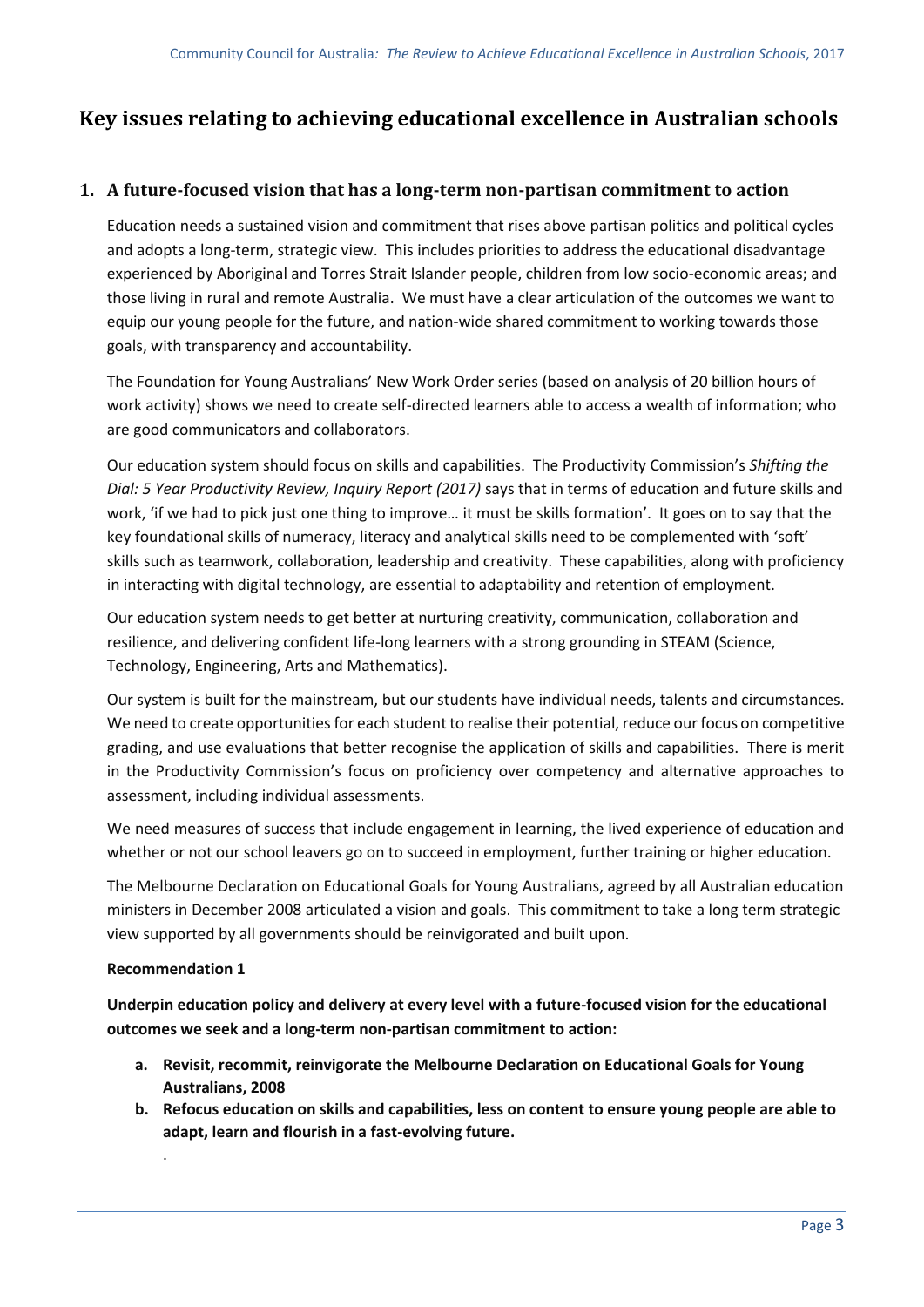# **2. Students are falling through cracks and there is an evidence gap. We do not have a clear picture of what works, and for whom**

The learning experience and journey of every young Australian matters.

There is an evidence gap and we do not have a clear picture of each student's learning journey, outcomes and 'where they land'. The Productivity Review Inquiry Report, 2017 recognises that 'failure to act early has consequences for people's job and lifetime outcomes that may only emerge years later, but are at that point largely irreversible'. Every young person is entitled to the right support, at the right time, in the right way to complete their education and transition to meaningful employment and life opportunities.

This is particularly important for our most vulnerable students many of whom change schools on multiple occasions and move between jurisdictions. A unique student identifier would facilitate smoother transition in to a new school setting with less impact on learning progression.

Understanding young people's pathways through education will also better position us to assess 'what works, and for whom', and hence inform educational investments.

It will also help us ensure there are effective learning options for young people to complete Year 12 or equivalent, including improving transition for those who might benefit from non-traditional schooling such as community not for profit colleges.

A Unique Student Identifier was agreed to by the Australian Education Ministers in 2008 but not implemented. The Productivity Commission Inquiry into the National Education Evidence Base (2016) recommended the development and implementation of a nationally consistent system of unique student identifiers.

## **Recommendation 2**

**Implement a Unique Student Identifier for every student across education systems and jurisdiction**

## **3. We must act on parental engagement**

Research over the past forty years highlights the critical role of parental engagement in their children's learning. This is particularly true for children and young people from disadvantaged backgrounds.

Parental engagement in children's learning is a bigger predictor of how children do in school than a family's socioeconomic background. Parent's aspirations and expectations have consistently been identified as the strongest and most influential aspect of parental engagement. Students with engaged parents, no matter what their income or background, are more likely to do well at school, graduate from school and go on to higher education.

Our education system must engage with parents, and support them to be engaged. This includes consideration of the importance and accessibility of adult learning opportunities to address low levels of adult literacy and numeracy, and English as a second language. Community Hubs and Schools as Community Centres (in NSW) are examples of initiatives that bring CALD and other families into the school community to increase their participation.

The Australian Research Alliance for Children and Youth (ARACY) is developing and validating a measure for parental engagement, in partnership with the Australian Council for Educational Research.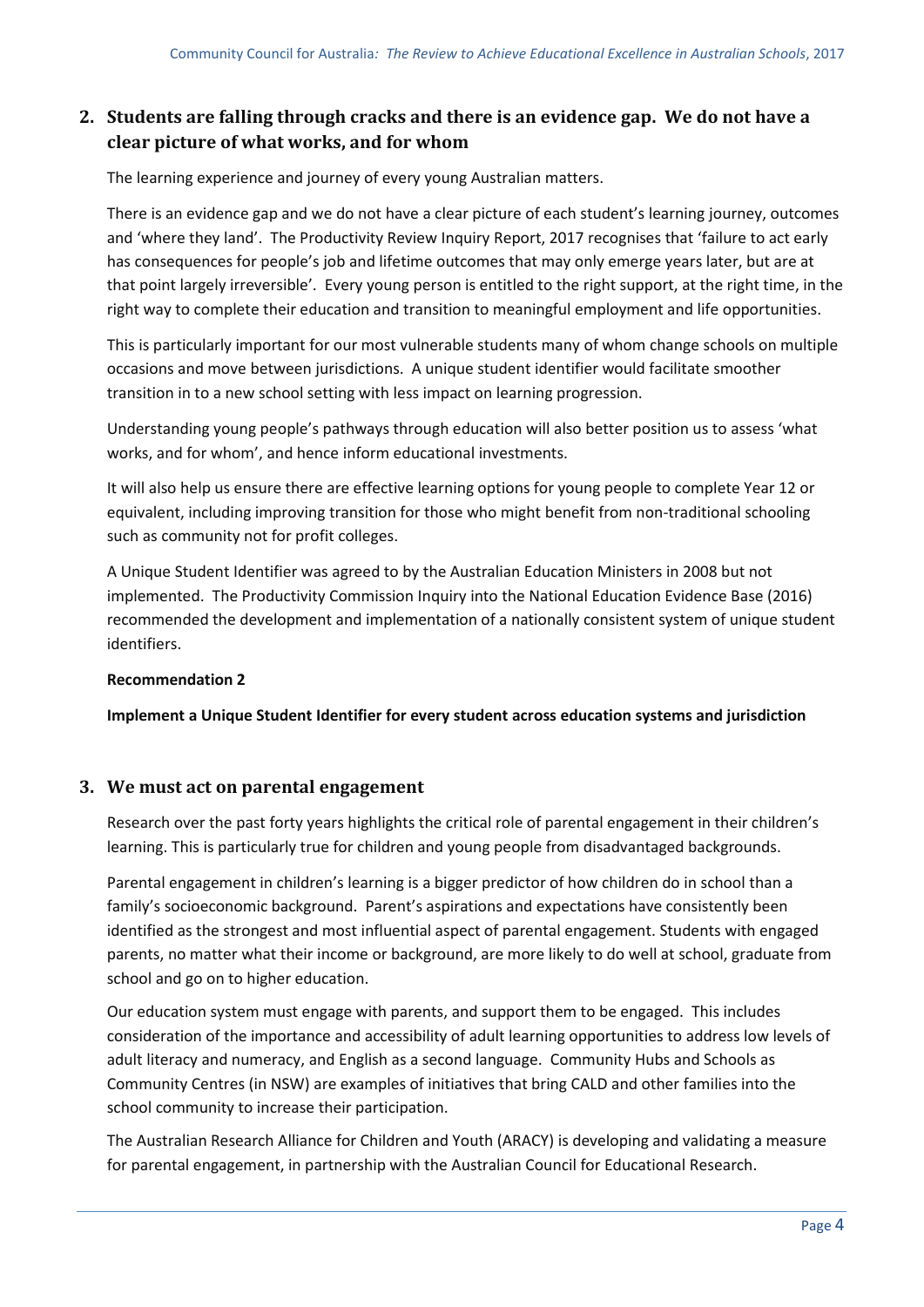The results from the voluntary implementation of this measure should be reviewed by Australian Education Ministers with a view to embedding it in school reporting.

## **Recommendation 3**

**Implement a parental engagement measure to better monitor and improve parental engagement as an educational priority.** 

# **4. Educational leadership that looks within and beyond the school walls**

Quality teaching is recognised as the in-school factor that most influences student outcomes.

School leadership and school culture play a critical role in supporting and retaining quality teachers and supporting a positive learning environment. Leadership is also essential in building and enabling the parent, family and community relationships that facilitate informal and formal partnerships to improve educational outcomes.

We need to support, empower and develop quality teachers and educational leaders. Recommendation 3.1 of the Productivity Commission Productivity Review 2017 should be implemented.

## **Recommendation 4**

**Implement Recommendation 3.1, Improve Educational Outcomes of Australian Students, of the**  *Productivity Commission, Shifting the Dial: 5 Year Productivity Review, Inquiry Report (2017)*

# **5. A quality-improving system that leverages partnerships and evidence**

The Productivity Commission Inquiry into the National Education Evidence Base (2016) and the Productivity Review (2017) reinforce the need to share data, and to build and use an evidence base to focus on improvements.

This applies to educator-focused initiatives and support programs.

There are many programs funded by governments and by schools themselves to improve educational outcomes by working with students, families, carers and communities. Yet there is no ready access to know about their existence, their outcomes or their learning.

There are real gains to be made by sharing of data and learning, and by ensuring that the policy goal of all programs and interventions are clarified, measured and reported against.

There are also gains to be made by improving the way government funds and manages contracts with not for profit providers.

## **Inputs and Outputs, or Outcomes and Impact?**

If we are to realise better outcomes from our investment in education and support programs, we need to clarify policy goals and link them to meaningful outcome measurement. The fundamental question - *what is the policy goal of this program*? – should be followed by - *what informs these goals and how are they measured?*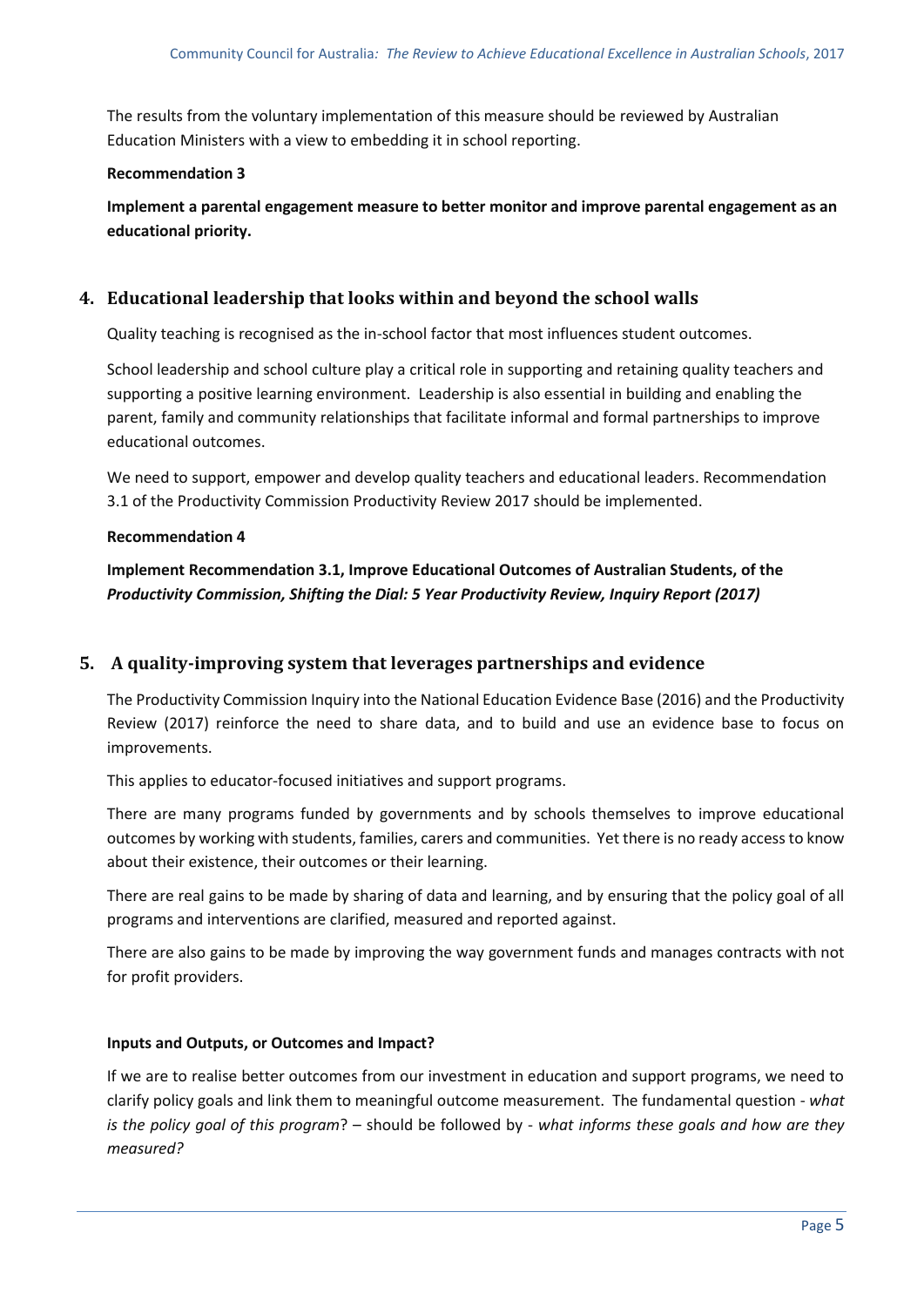The usual response to questions about policy goals in program and service delivery are descriptions of inputs and outputs – how many people receive services and at what cost? Only rarely is there any real discussion about what was achieved in terms of outcomes. There is even less discussion about longer term impact.

A lack of clarity about policy goals and measures results in a failure to understand how best to deliver the desired outcomes. As a consequence, we seem to be awash with ad hoc measures being developed by government departments and by the providers of programs and services. These often default to input and output measures that rarely inform policy goals or describe the outcomes achieved.

For instance, a government may have a policy goal of increasing Indigenous junior school attendance and retention. Senior government officials might develop and implement a program to pay for additional social workers to visit the homes of students absent from school and encourage them to attend or to talk to parents.

What gets measured and reported in these programs tend to be activities measures - how many social workers are deployed and how many hours of home visits are conducted.

In practice, improving attendance at school is a complex issue driven by many local factors. There have been successful initiatives such as providing a four-wheel drive bus to enable junior football teams to travel between remote communities to become part of a regular fixture of inter-community football matches. Only kids who attended school could be selected in the team. Without the bus it would take many vehicles and adults for the competition to work. Experience tells us that in some communities, this kind of active engagement initiative has increased school attendance by over 30%. Successful investments to increase Indigenous school attendance include; building a swimming pool, setting up a music recording and video production studio, and supporting a mentoring program. What might work in any particular community clearly needs to be informed by those who live and work in the community.

As this example highlights, achieving real change for people is not always about directly intervening in one area of their lives, independent of others.

How do we know what works? It starts by setting clear policy goals, talking with clients, organisations and communities to establish meaningful goals, and then measuring success or failure against the agreed outcomes.

# **Recommendation 5**

## **Clarify policy goals of all programs and activity, and invest in outcomes measurement and evaluation**.

 All government contracts seeking to achieve a social purpose should have at least a 5% allocation to support the collection and reporting of appropriate performance measures.

## **Recommendation 6**

**Improve access to data and data sharing to build on success, learn from failure, inform improvement and translate best practice into common practice. This includes the establishment of a national, independent evidence broker.**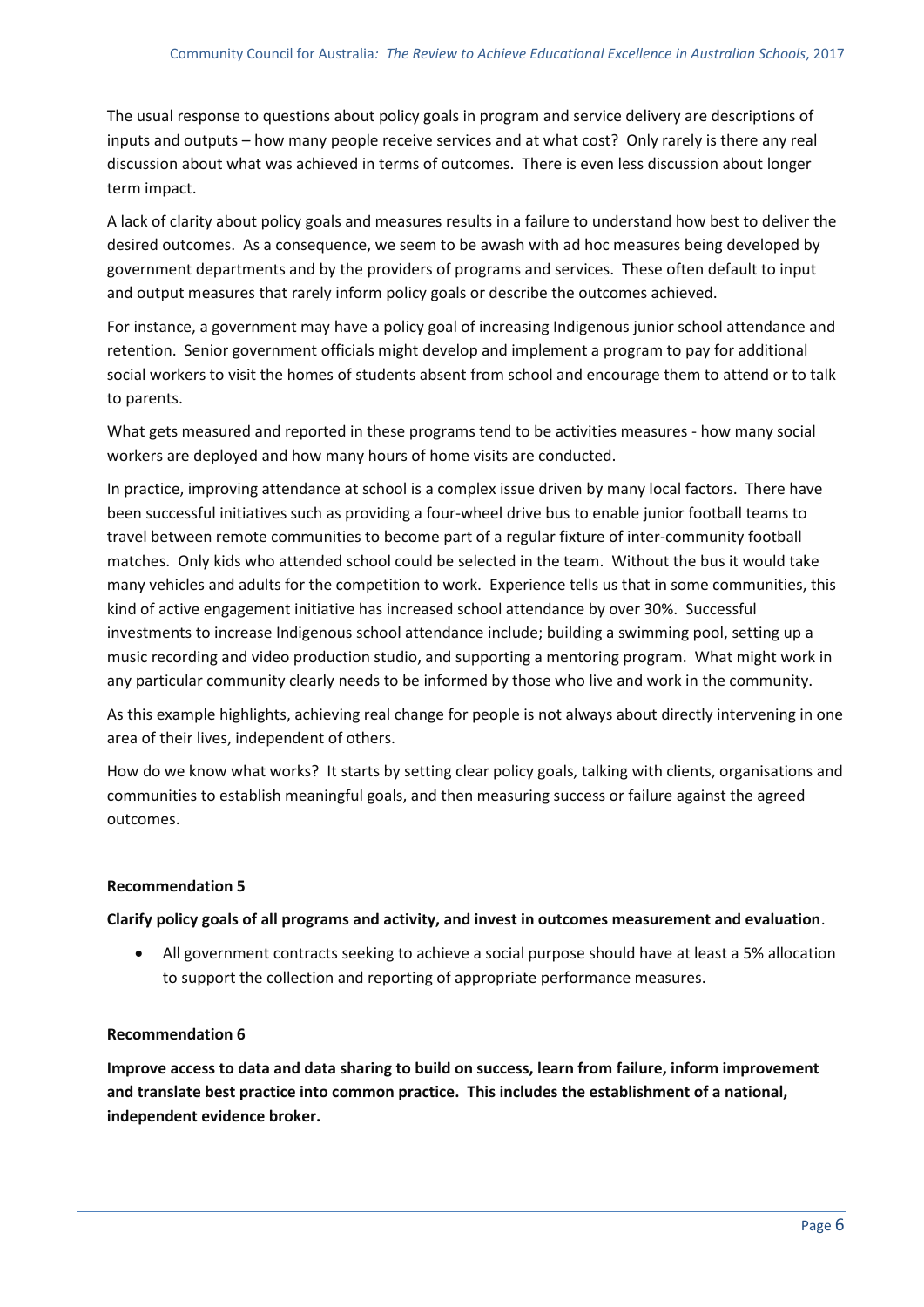#### **Recommendation 7**

**Ensure accountability measures at all levels within the system drive and support evidence-based practice that responds to students as individuals, with a holistic view of their needs and circumstances.**

#### **Recommendation 8**

#### **Use to transparency to drive performance**

• Transparent performance reporting will drive real improvements in performance, but not unless governments commit to collecting and making public a much higher level of outcome and impact reporting, not just of the not-for-profits they contract, but of their own performance in achieving government policy goals.

#### **Work Better with Partners**

Government funding and contract management processes are too often focused on process and compliance, rather than open supportive relationships focused on performance and impact. Competitive tendering fosters competition where there should be collaboration. Short funding cycles create uncertainty and undermine sustainability. There is a lack of dedicated investment within contracts for capacity building and evaluation that would build upon success and share learning in a quality improving system.

## **Recommendation 9**

# **Move from compliance to a partnership approach in program design and implementation that takes the long-view and is focused on impact and quality improvement**

Areas for reform include:

- *promoting co-design* (with program users, their communities and providers of services)
- *collaboration and collective impact* (drawing on the combined strengths of different organisations in flexible funding arrangements to support community driven goals)
- *less micro-management and compliance* (giving organisations a greater opportunity to both succeed and fail)
- *greater emphasis on achieving outcomes* (better focus on exactly what the program is meant to be delivering in terms of outcomes and impact)
- *more time to develop and sustain programs* (short-term funding is often consumed establishing capacity which is then undermined by future uncertainty)
- *building on what works* (knowing what has been tried and what works is critical to improvement)
- *recognising the value of relationships* (often the real capacity of an organisation lies in the relationships with clients, families, communities and other service providers)
- *place based solutions* (working with communities to develop local solutions that may be adapted from the experiences of other communities).